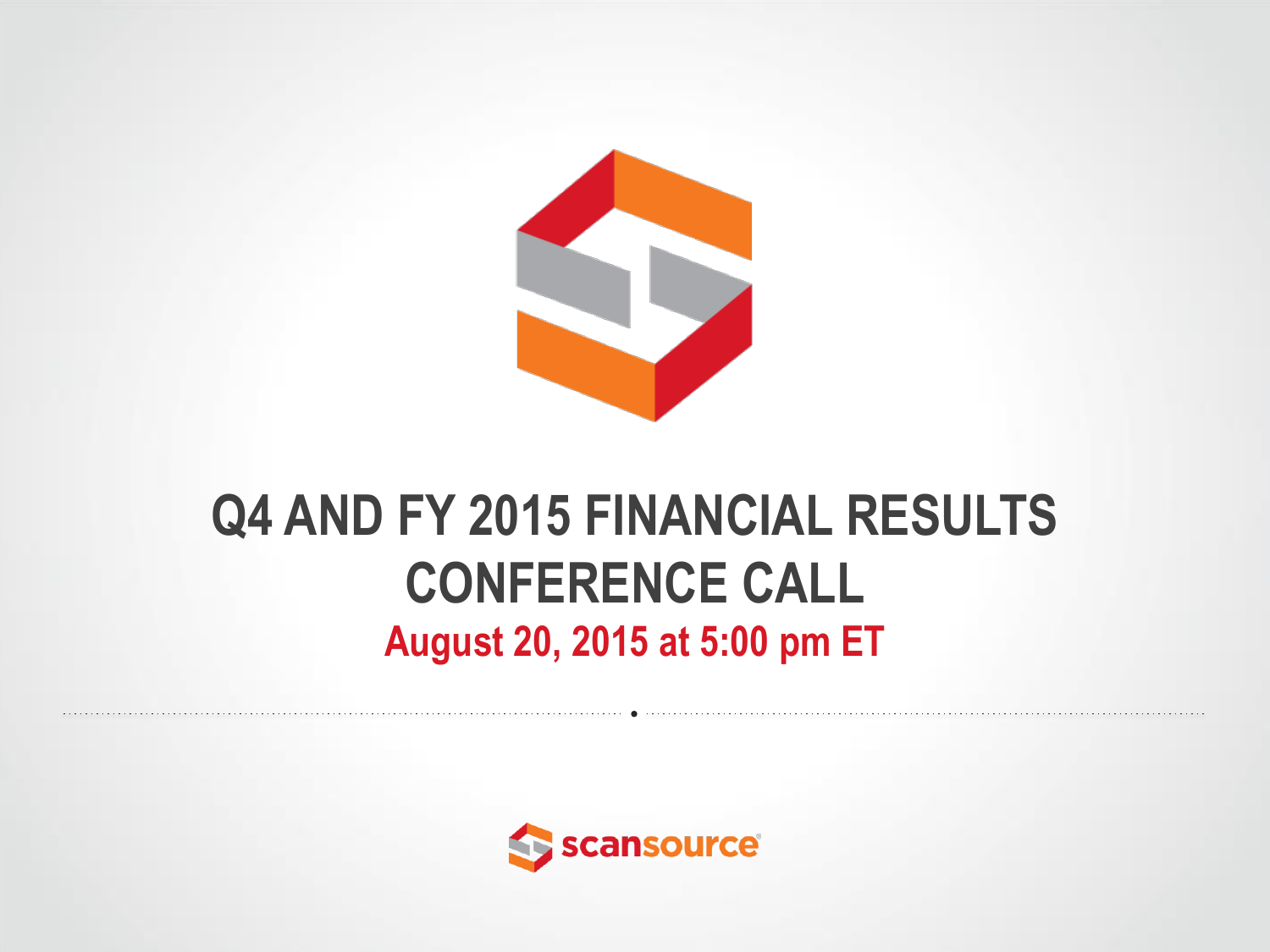#### **SAFE HARBOR**

This presentation may contain certain comments, which are "forward-looking" statements that involve plans, strategies, economic performance and trends, projections, expectations, costs or beliefs about future events and other statements that are not descriptions of historical facts, may be forwardlooking statements within the meaning of the Private Securities Litigation Reform Act of 1995, Section 27A of the Securities Act of 1933 and Section 21E of the Securities Exchange Act of 1934. Forward-looking information is inherently subject to risks and uncertainties; these statements are subject to the safe harbor created by the Private Securities Litigation Reform Act of 1995.

Any number of factors could cause actual results to differ materially from anticipated results. For more information concerning factors that could cause actual results to differ from anticipated results, see the "Risk Factors" included in the Company's annual report on Form 10-K for the fiscal year ended June 30, 2014, as well as the quarterly report on Form 10-Q for the quarter ended March 31, 2015, filed with the Securities and Exchange Commission ("SEC").

Although ScanSource believes the expectations in its forward-looking statements are reasonable, it cannot guarantee future results, levels of activity, performance or achievement.

ScanSource disclaims any intentions or obligation to update or revise any forward-looking statements, whether as a result of new information, future events, or otherwise, except as may be required by law.

In addition to disclosing results that are determined in accordance with United States Generally Accepted Accounting Principles ("GAAP"), the Company also discloses certain non-GAAP measures, including non-GAAP operating income, non-GAAP operating margin, non-GAAP net income, non-GAAP diluted earnings per share, return on invested capital ("ROIC") and the percentage change in net sales excluding the impact of foreign currency exchange rates. A reconciliation of the Company's non-GAAP financial information to GAAP financial information is provided in the Appendix and in the Company's Form 8-K, filed with the SEC, with the quarterly earnings press release for the period indicated.

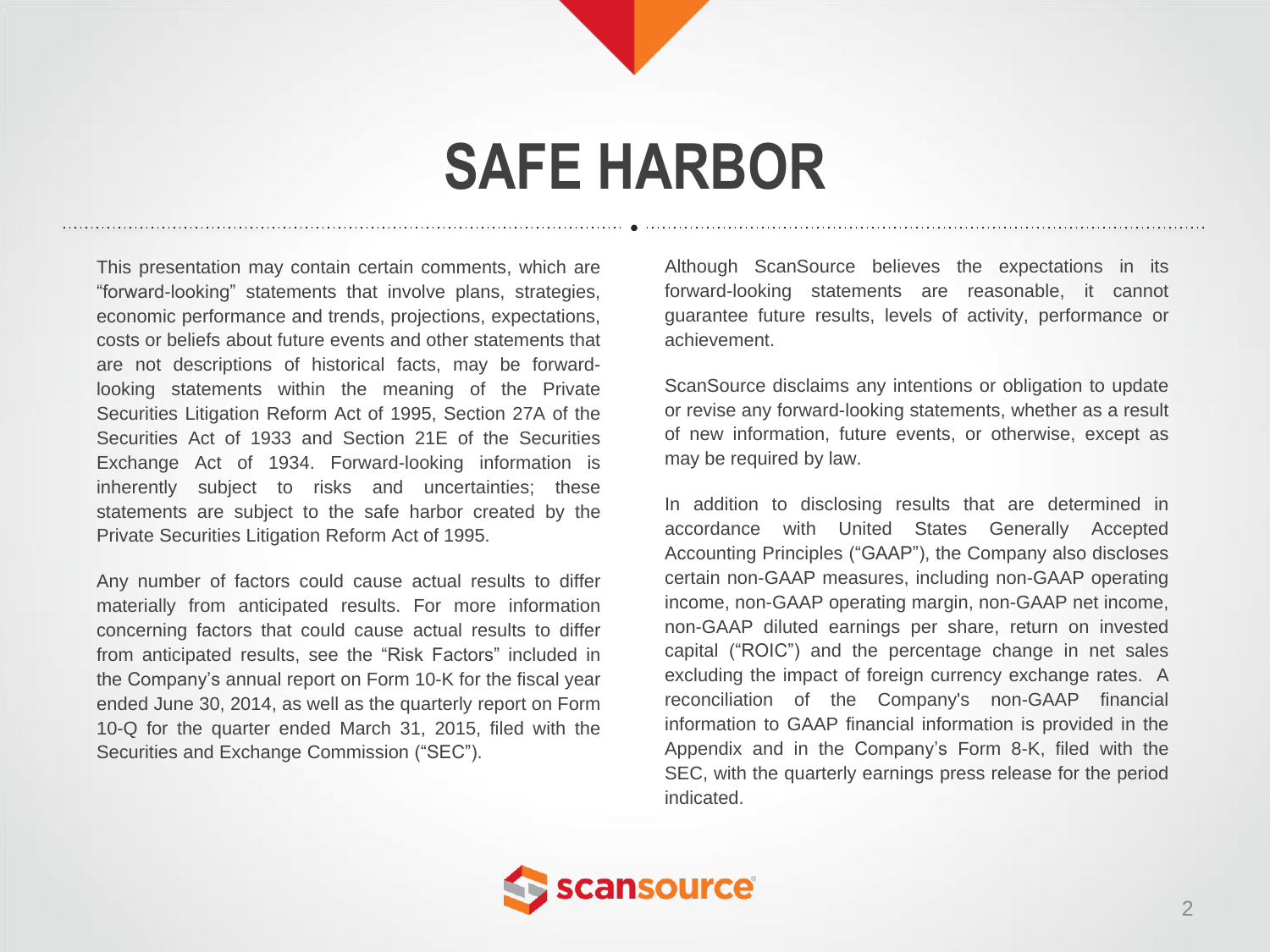## **HIGHLIGHTS – Q4 FY15**

- Record net sales of \$857 million, up 13% Y/Y, and non-GAAP diluted EPS of \$0.66\*, up 5% Y/Y; both above expected range
- Worldwide Barcode & Security sales unchanged Y/Y; up 7% Y/Y excluding FX
- Record sales for Worldwide Communications & Services, up 37% Y/Y; up 13% Y/Y excluding acquisitions and FX
- Implementation of SAP ERP system in North America in early July 2015
	- Over 80% of business worldwide using global platform
- Returned cash to shareholders through share repurchases
- Fourth quarter 2015 return on invested capital of 15.2%\*
	- *\* See Appendix for calculation of non-GAAP measures and reconciliations to GAAP measures.*

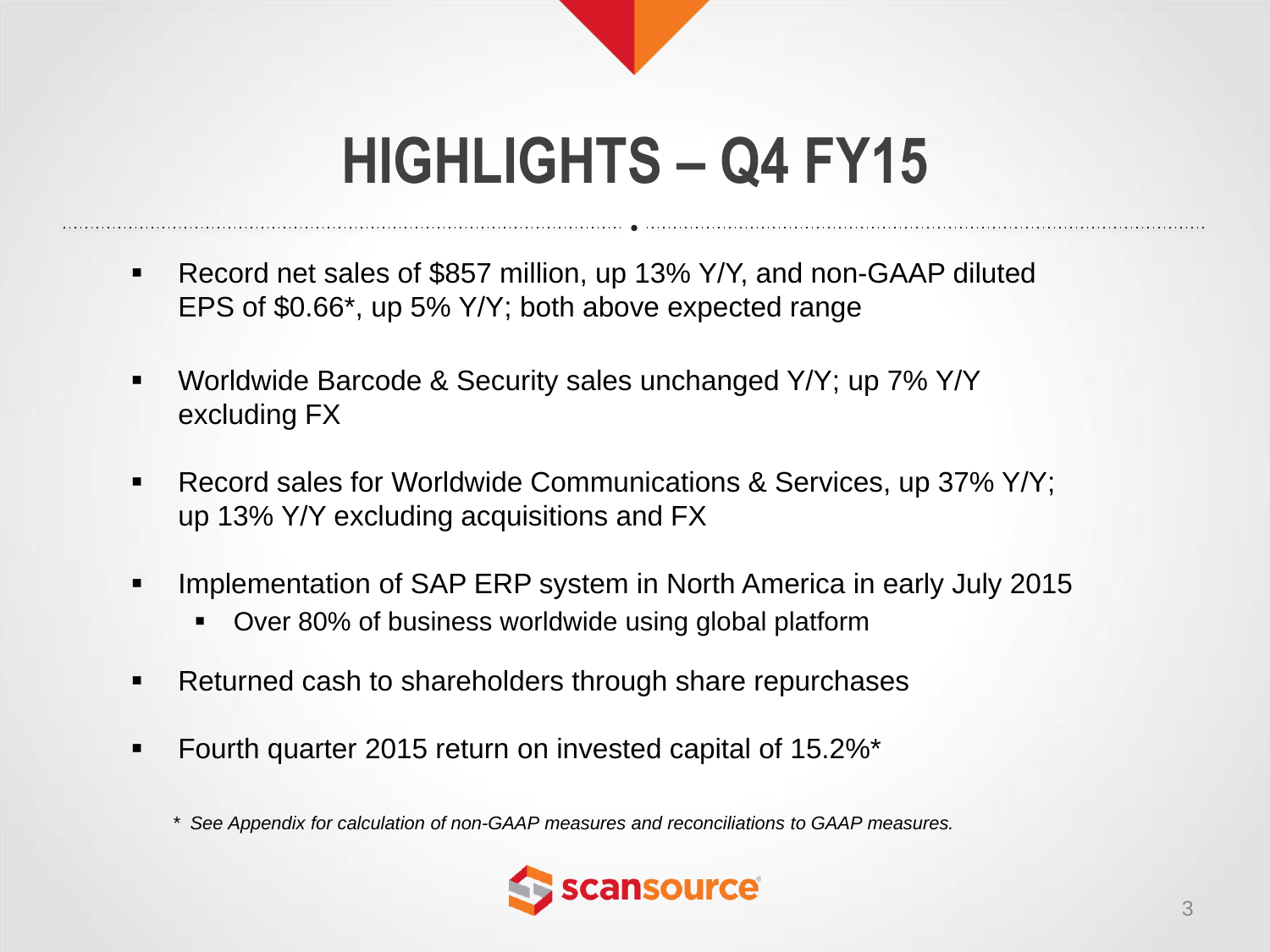## **ANNOUNCES AGREEMENT TO ACQUIRE KBZ**

| <b>Description</b>                     | Premier Cisco video conferencing distributor in the United States,<br>$\bullet$<br>formerly Tandberg's largest distributor<br>Specialized focus on video, cloud and services<br>Sales for the TTM ended $6/30/15 \sim$ over \$225 million<br>$\bullet$<br>Established in 1987; HQ in Doylestown, PA<br>$\bullet$ |
|----------------------------------------|------------------------------------------------------------------------------------------------------------------------------------------------------------------------------------------------------------------------------------------------------------------------------------------------------------------|
| <b>Key Vendor/</b><br><b>Focus</b>     | Exclusive focus on Cisco $({}_{20\%})$ and complementary vendors<br>$\bullet$<br>Cisco Americas Collaboration Distributor of the Year in 2014<br>$\bullet$<br>Cisco Americas Cloud Distributor of the Year in 2015<br>Specialized public sector team for Federal, state and local<br>$\bullet$                   |
| <b>Key Talent/</b><br><b>Employees</b> | Currently $\sim$ 75 employees<br>Operations in US with regional sales teams<br>Kyle Zorzi, KBZ's Vice President, to serve as SVP of KBZ, a<br><b>ScanSource Company</b>                                                                                                                                          |
| <b>Accretion/</b><br><b>Closing</b>    | Expected to be accretive to EPS and ROIC in the first year after<br>$\bullet$<br>closing, excluding one-time acquisition costs<br>Announced 8/18/15; expect to close in the quarter ending 9/30/15<br>$\bullet$                                                                                                  |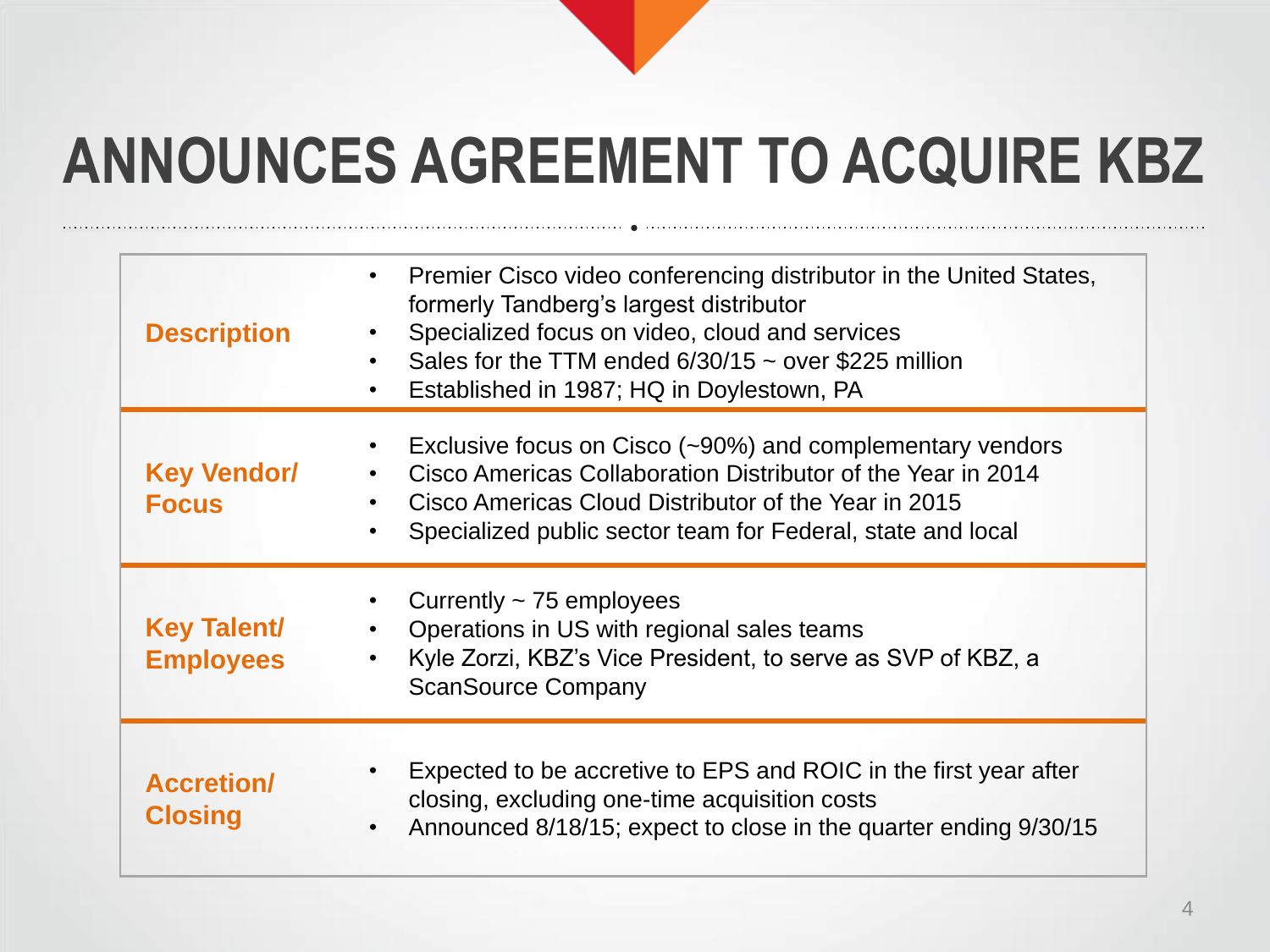## **HIGHLIGHTS – FOURTH QTR**

 $...............$ 

|                                      | <b>Q4 FY15</b> |                          | <b>Q4 FY14</b>    |                      |                              |
|--------------------------------------|----------------|--------------------------|-------------------|----------------------|------------------------------|
| In millions, except EPS              | <b>GAAP</b>    | Non-<br><b>GAAP</b> *    | <b>GAAP</b>       | Non-<br><b>GAAP*</b> | Y/Y Change (non-GAAP):       |
| Net sales                            | \$856.7        | \$856.7                  | \$758.1           | \$758.1              | ■ 13% increase; 18% excl. FX |
| Gross profit                         | 91.3           | 91.3                     | 74.0              | 74.0                 | ■ 23% increase               |
| Gross profit margin % (of net sales) | 10.7%          | 10.7%                    | 9.8%              | 9.8%                 | ■ 90 bp margin increase      |
| SG&A expenses                        | 60.4           | 60.4                     | 47.8              | 47.8                 | ■ 26% higher SG&A            |
| <b>SAP-related ERP costs</b>         | 2.3            | 2.3                      | $\qquad \qquad -$ |                      |                              |
| Amortization of intangible assets    | 2.1            | $\qquad \qquad -$        | 1.1               | --                   |                              |
| Change, FV contingent consideration  | 1.4            | $\qquad \qquad -$        | 0.1               | $- -$                |                              |
| Acquisition costs/legal recovery     | 0.1            | $\overline{\phantom{m}}$ | (15.5)            | $- -$                |                              |
| Operating income                     | 25.0           | 28.6                     | 40.4              | 26.2                 | ■ 9% increase                |
| Operating income % (of net sales)    | 2.9%           | 3.3%                     | 5.3%              | 3.5%                 | ■ 11 bp margin decrease      |
| Net income                           | \$16.4         | \$19.0                   | \$27.1            | \$18.2               | ■ 5% increase                |
| <b>Diluted EPS</b>                   | \$0.57         | \$0.66                   | \$0.94            | \$0.63               | ■ 5% increase                |

*\* See Appendix for calculation of non-GAAP measures and reconciliations to GAAP measures.*

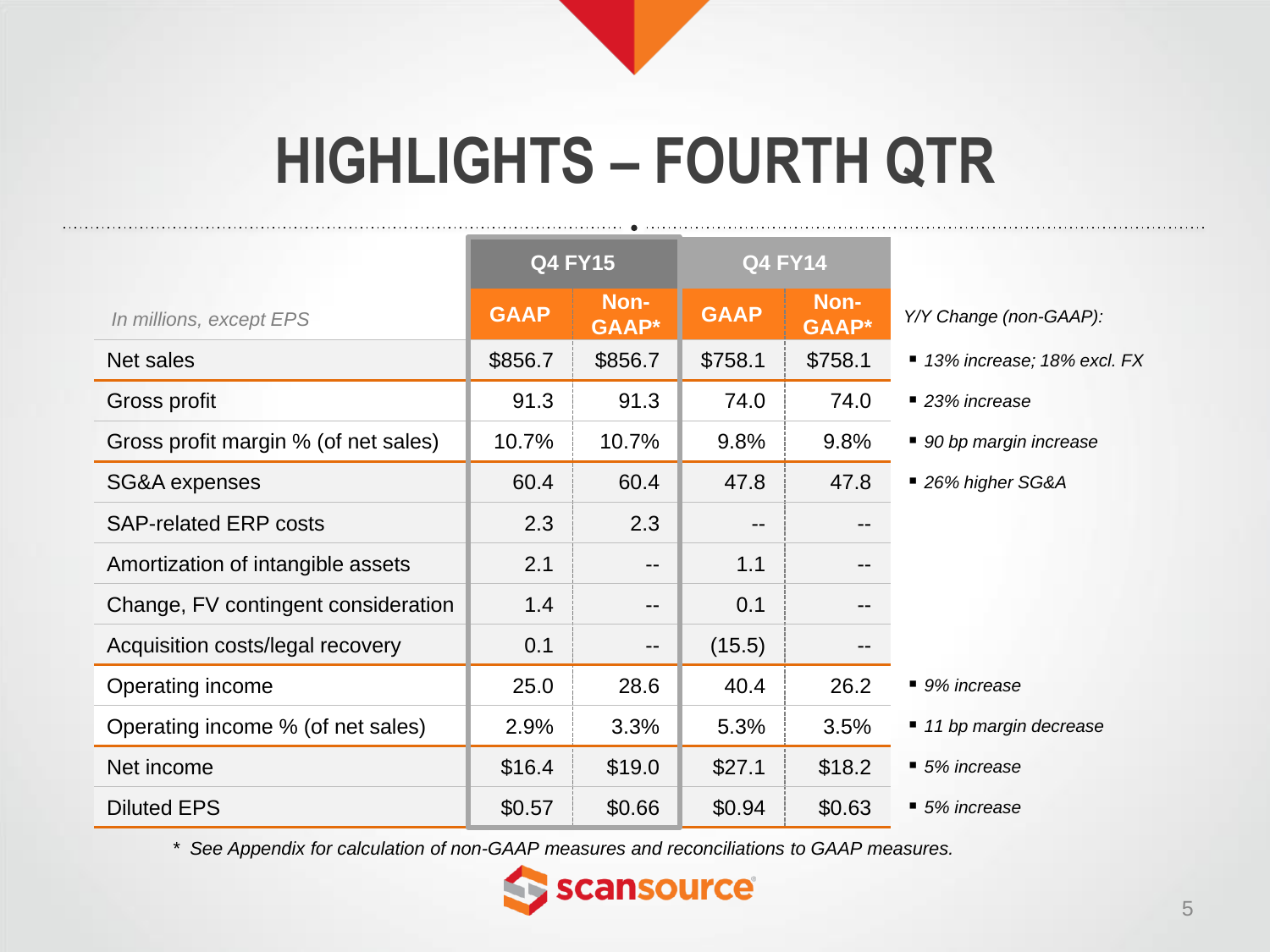## **HIGHLIGHTS – FULL YEAR**

|                                      | <b>FY15</b> |                   |                   | <b>FY14</b> |                              |
|--------------------------------------|-------------|-------------------|-------------------|-------------|------------------------------|
| In millions, except EPS              | <b>GAAP</b> | Non-GAAP*         | <b>GAAP</b>       | Non-GAAP*   | Y/Y Change (non-GAAP):       |
| Net sales                            | \$3,218.6   | \$3,218.6         | \$2,913.6         | \$2,913.6   | ■ 10% increase; 13% excl. FX |
| Gross profit                         | 327.1       | 327.1             | 301.1             | 301.1       | $\blacksquare$ 9% increase   |
| Gross profit margin % (of net sales) | 10.2%       | 10.2%             | 10.3%             | 10.3%       | ■ 17 bp margin decrease      |
| SG&A expenses                        | 208.2       | 208.2             | 188.6             | 188.6       | ■ 10% higher SG&A            |
| <b>SAP-related ERP costs</b>         | 4.9         | 4.9               | $\qquad \qquad -$ | --          |                              |
| Amortization of intangible assets    | 6.6         | $-$               | 3.9               | --          |                              |
| Change, FV contingent consideration  | 2.7         | $- -$             | 2.3               |             |                              |
| Acquisition costs/legal recovery     | 3.3         | $\qquad \qquad -$ | (15.5)            |             |                              |
| Operating income                     | 101.4       | 114.0             | 121.8             | 112.5       | ■ 1% increase                |
| Operating income % (of net sales)    | 3.2%        | 3.5%              | 4.2%              | 3.9%        | ■ 32 bp margin decrease      |
| Net income                           | \$65.4      | \$75.1            | \$81.8            | \$76.1      | ■ 1% decrease                |
| <b>Diluted EPS</b>                   | \$2.27      | \$2.61            | \$2.86            | \$2.66      | ■ 2% decrease                |

*\* See Appendix for calculation of non-GAAP measures and reconciliations to GAAP measures.*

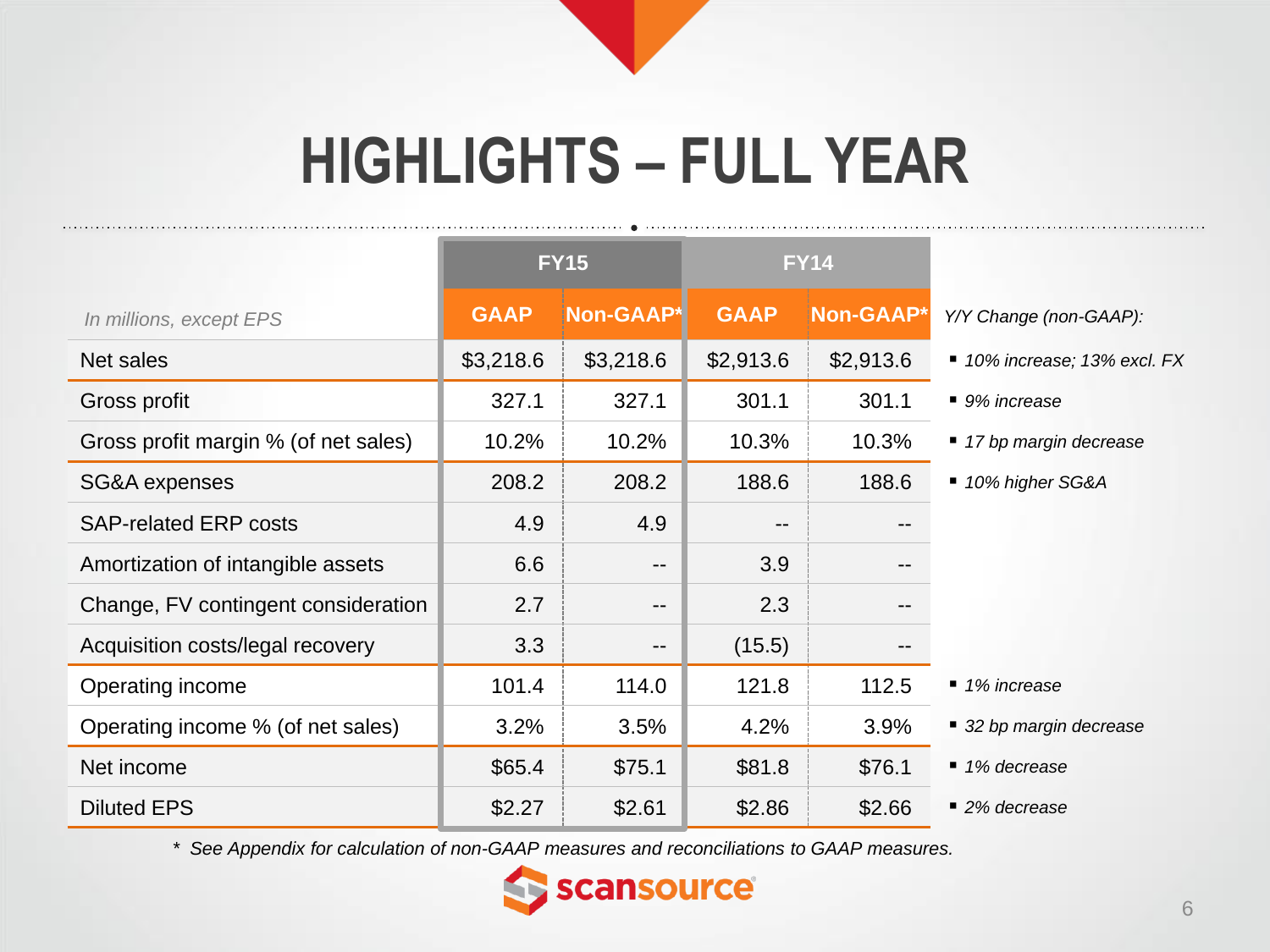## **SALES GROWTH SUMMARY**

| FOURTH QTR: Q4 FY15 - Y/Y % CHANGE                                                                       |         |       |       |  |  |  |  |  |
|----------------------------------------------------------------------------------------------------------|---------|-------|-------|--|--|--|--|--|
| <b>Excluding FX</b><br><b>Excluding FX</b><br><b>As</b><br>and Acquisitions<br>Impact<br><b>Reported</b> |         |       |       |  |  |  |  |  |
| <b>WW Barcode &amp; Security</b>                                                                         | $-0.2%$ | 7.0%  | 7.0%  |  |  |  |  |  |
| <b>WW Comms, &amp; Services</b>                                                                          | 37.2%   | 38.3% | 13.2% |  |  |  |  |  |
| Consolidated                                                                                             | 13.0%   | 18.1% | 9.2%  |  |  |  |  |  |

| FULL YEAR: FY15 - Y/Y % CHANGE   |                              |                                      |                                         |  |  |  |  |  |
|----------------------------------|------------------------------|--------------------------------------|-----------------------------------------|--|--|--|--|--|
|                                  | <b>As</b><br><b>Reported</b> | <b>Excluding FX</b><br><b>Impact</b> | <b>Excluding FX</b><br>and Acquisitions |  |  |  |  |  |
| <b>WW Barcode &amp; Security</b> | 2.1%                         | 6.1%                                 | 6.1%                                    |  |  |  |  |  |
| <b>WW Comms, &amp; Services</b>  | 25.5%                        | 26.3%                                | 8.8%                                    |  |  |  |  |  |
| Consolidated                     | 10.5%                        | 13.3%                                | 7.1%                                    |  |  |  |  |  |

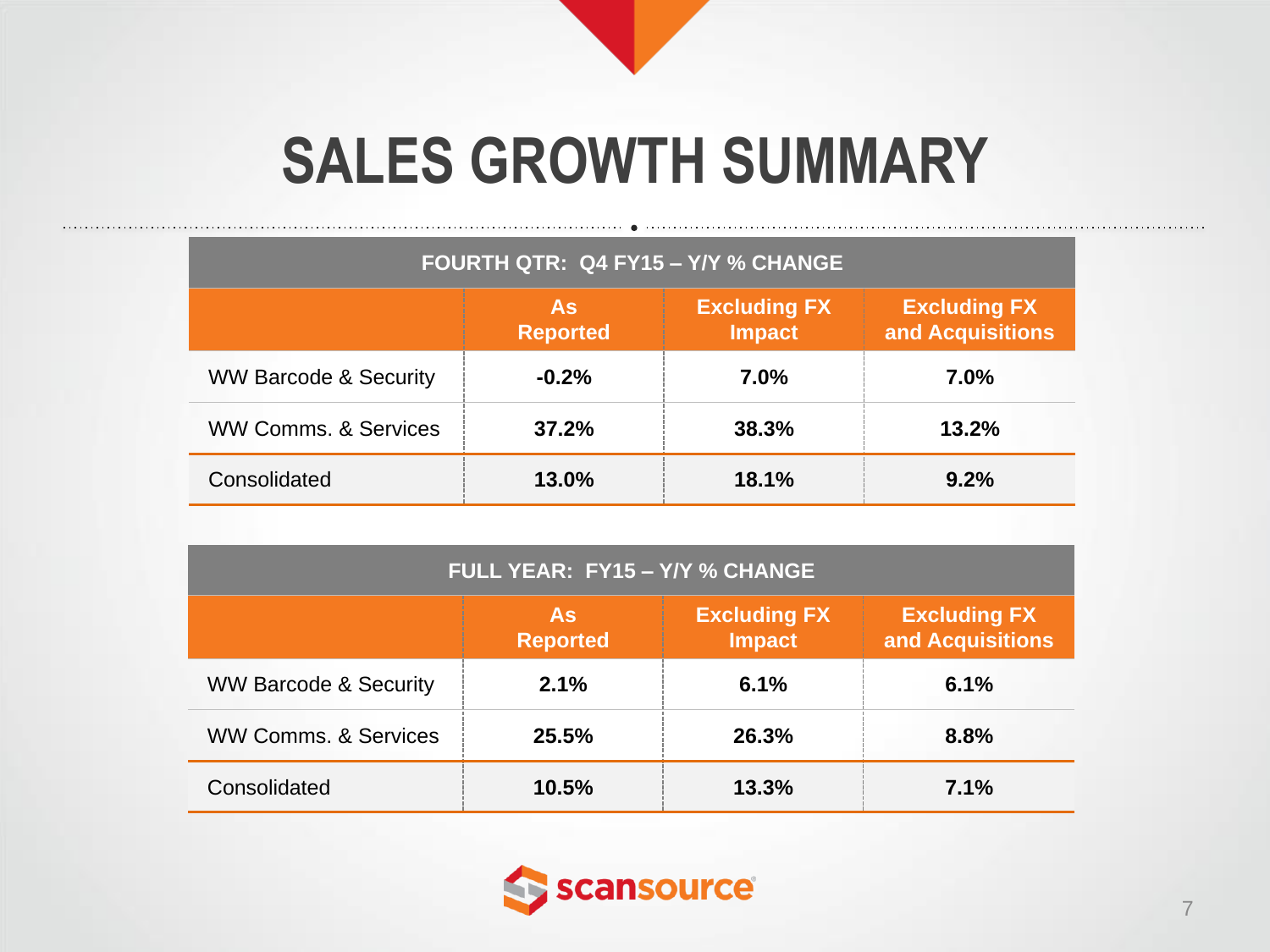## **WW BARCODE & SECURITY**

#### **Net Sales***, \$ in millions*

**Down 0.2%** *Excluding FX, Up 7.0%*



| \$ in millions              | <b>Q4 FY15</b> | <b>Q4 FY14</b> |
|-----------------------------|----------------|----------------|
| Net sales                   | \$489.6        | \$490.5        |
| Gross profit                | \$44.4         | \$41.7         |
| Gross margin                | 9.1%           | 8.5%           |
| Operating income            | \$12.2         | \$12.8         |
| Operating income %          | 2.5%           | 2.6%           |
| Non-GAAP operating income   | \$13.4         | \$13.5         |
| Non-GAAP operating income % | 2.7%           | 2.7%           |

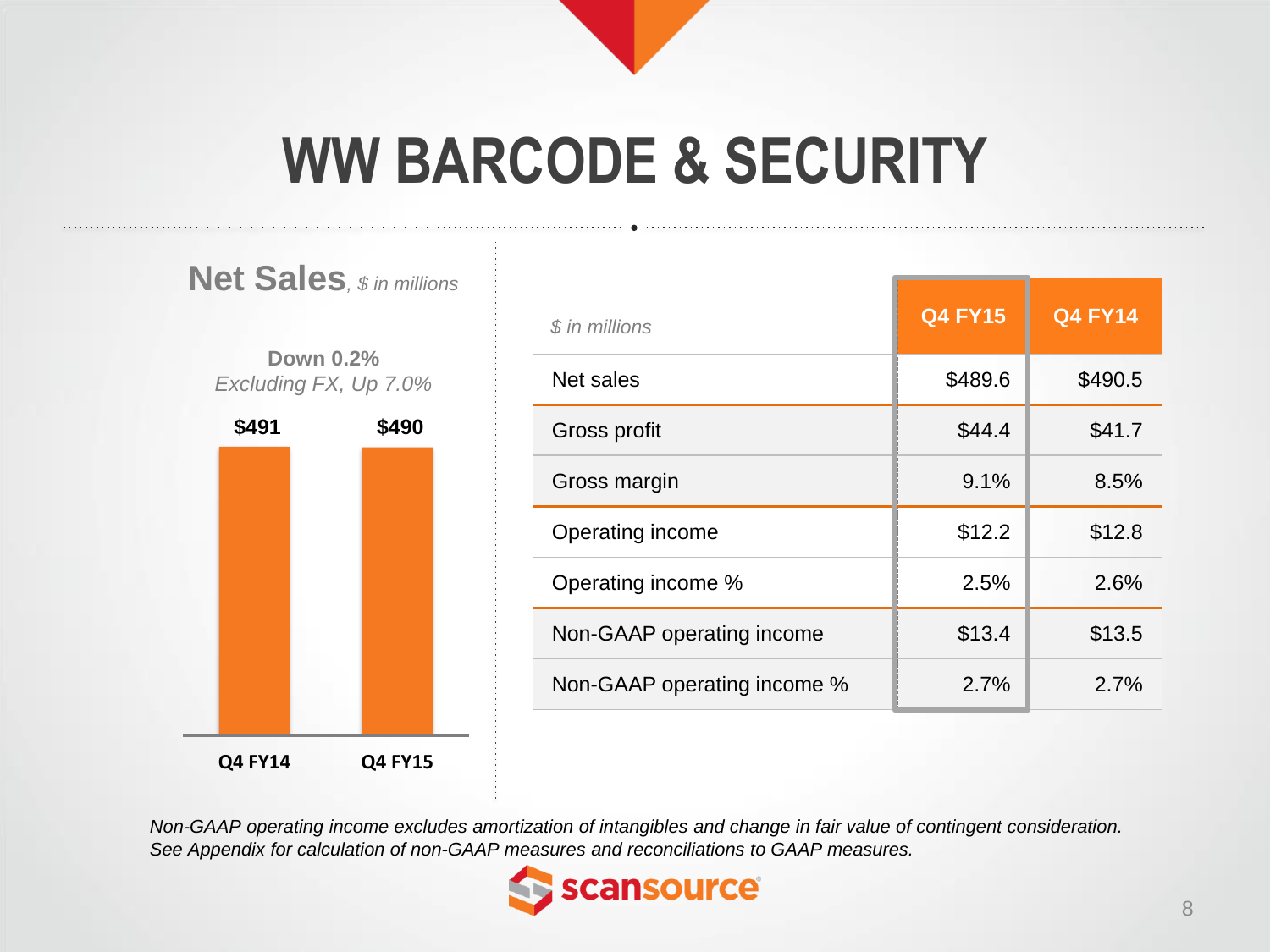## **WW BARCODE & SECURITY**



| \$ in millions              | <b>FY15</b> | <b>FY14</b> |
|-----------------------------|-------------|-------------|
| Net sales                   | \$1,912.4   | \$1,873.2   |
| Gross profit                | \$168.1     | \$168.2     |
| Gross margin                | 8.8%        | 9.0%        |
| Operating income            | \$48.6      | \$51.5      |
| Operating income %          | 2.5%        | 2.8%        |
| Non-GAAP operating income   | \$52.2      | \$56.1      |
| Non-GAAP operating income % | 2.7%        | 3.0%        |

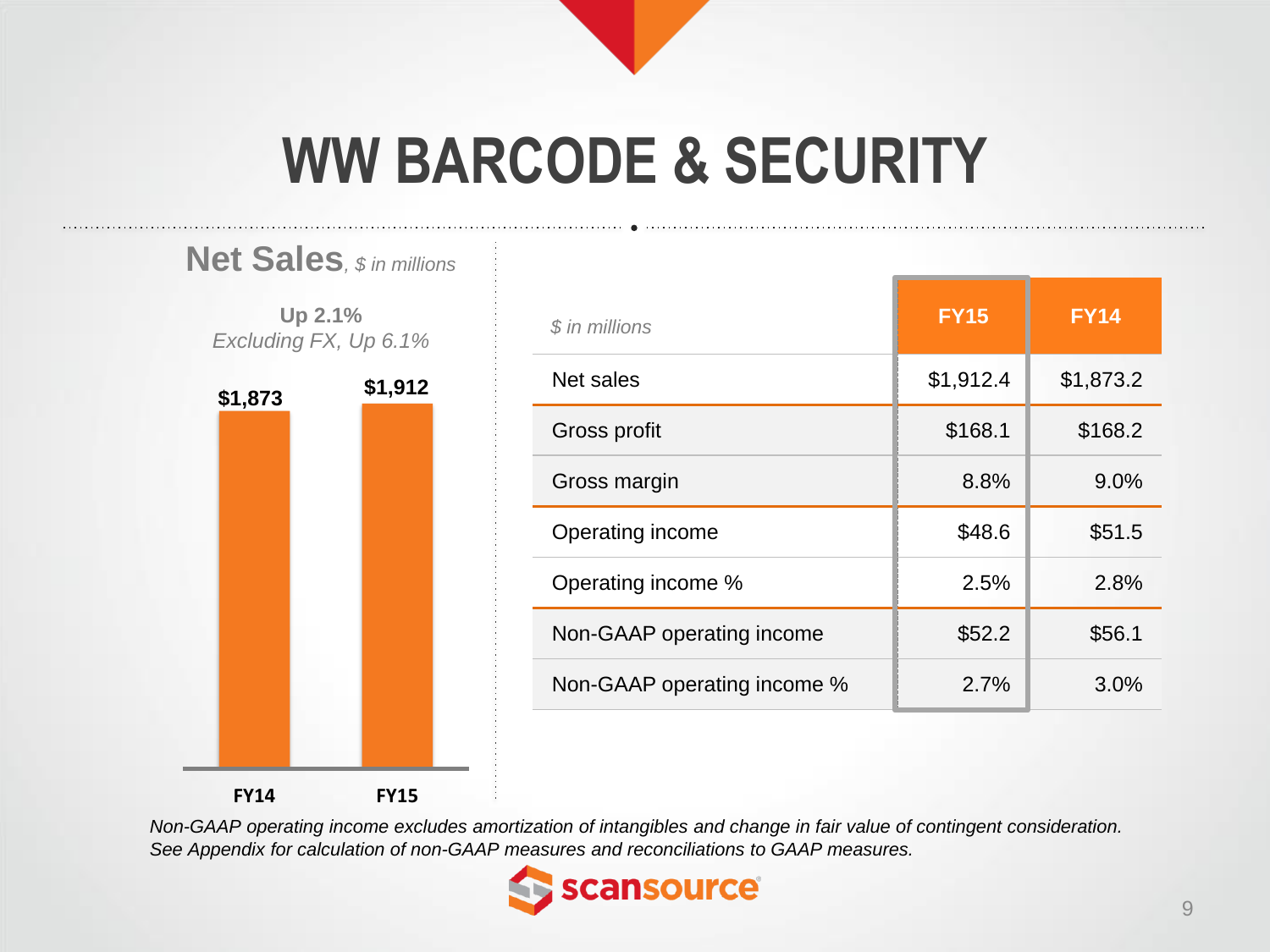## **WW COMMUNICATIONS & SERVICES**



| \$ in millions              | <b>Q4 FY15</b> | <b>Q4 FY14</b> |
|-----------------------------|----------------|----------------|
| Net sales                   | \$367.1        | \$267.6        |
| Gross profit                | \$46.9         | \$32.3         |
| Gross margin                | 12.8%          | 12.1%          |
| Operating income            | \$12.9         | \$12.2         |
| Operating income %          | 3.5%           | 4.5%           |
| Non-GAAP operating income   | \$15.2         | \$12.7         |
| Non-GAAP operating income % | 4.1%           | 4.7%           |

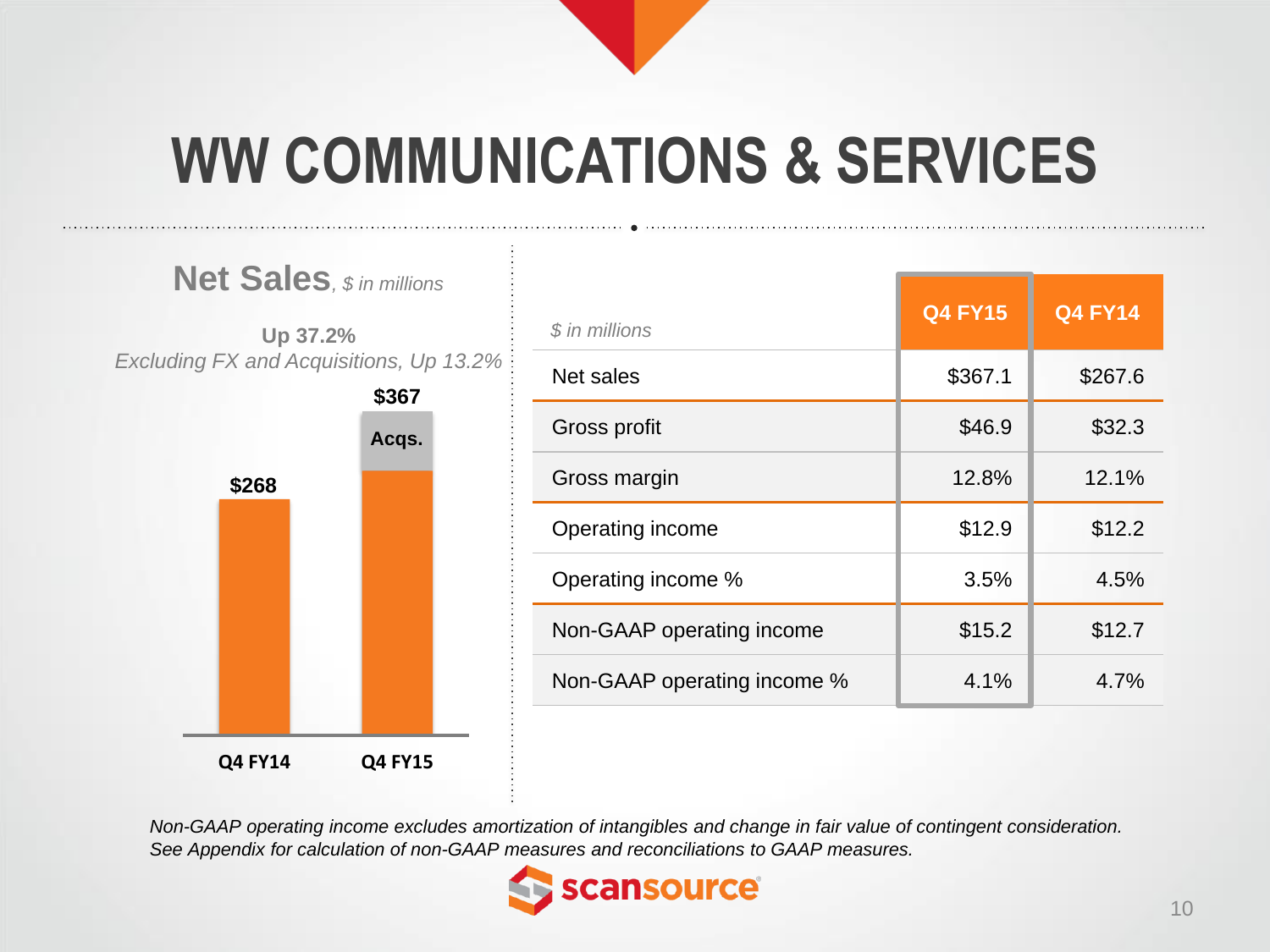## **WW COMMUNICATIONS & SERVICES**



**Net Sales***, \$ in millions*

| \$ in millions              | <b>FY15</b> | <b>FY14</b> |
|-----------------------------|-------------|-------------|
| Net sales                   | \$1,306.3   | \$1,040.5   |
| Gross profit                | \$159.0     | \$132.9     |
| Gross margin                | 12.2%       | 12.8%       |
| Operating income            | \$56.1      | \$54.8      |
| Operating income %          | 4.3%        | 5.3%        |
| Non-GAAP operating income   | \$61.8      | \$56.3      |
| Non-GAAP operating income % | 4.7%        | 5.4%        |

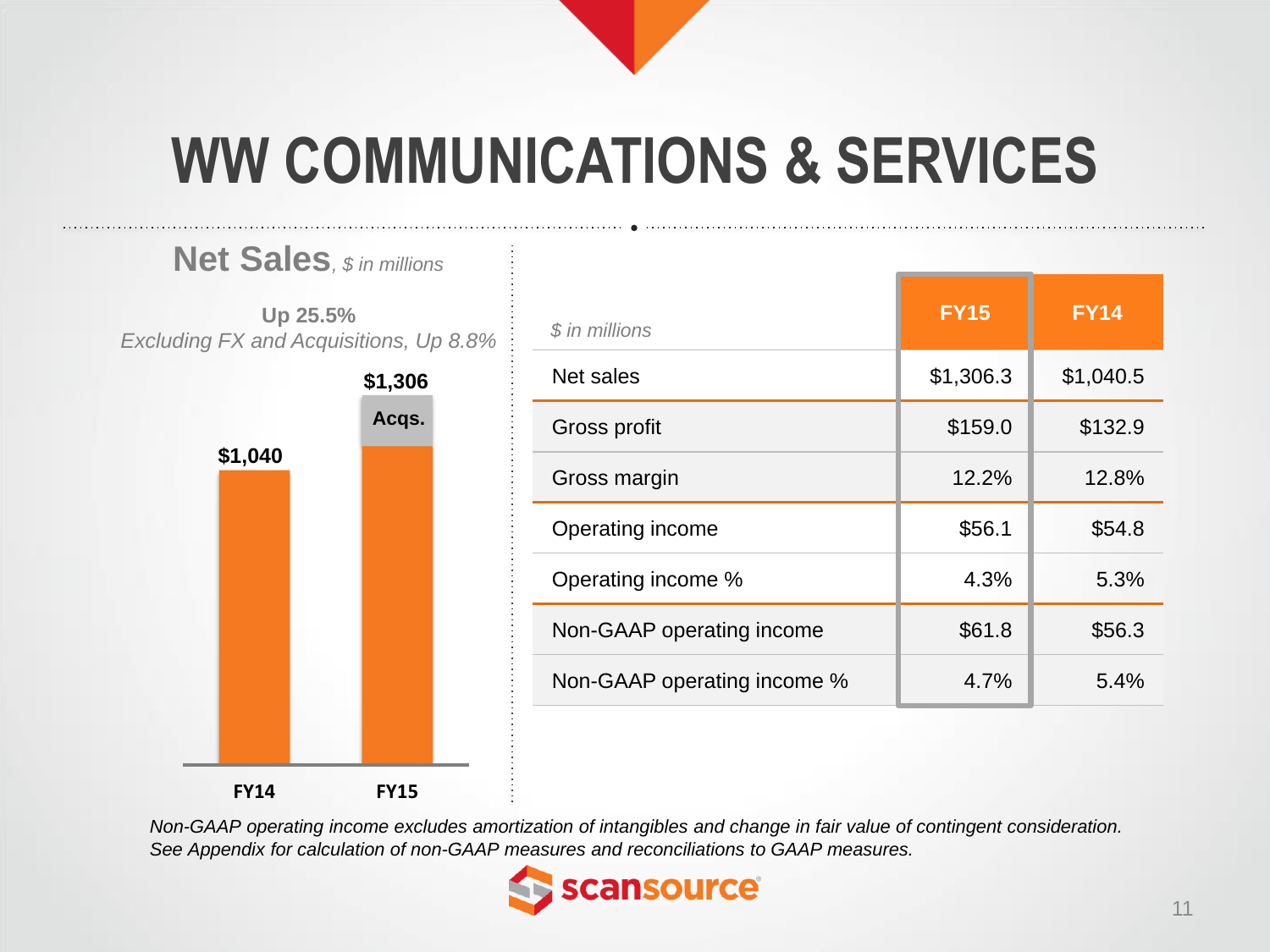## **Q4 FY15 KEY MEASURES**

| \$ in millions                          | <b>Q4 FY15</b> | <b>Q3 FY15</b> | <b>Q4 FY14</b> |
|-----------------------------------------|----------------|----------------|----------------|
| Return on invested capital ("ROIC")*    | 15.2%          | 12.1%          | 14.0%          |
| Cash and cash equivalents (Q/E)         | \$121.6        | \$93.6         | \$194.9        |
| Operating cash flow, trailing 12-months | \$75.5         | \$39.1         | \$47.7         |
| Days sales outstanding in receivables   | 55             | 57             | 55             |
| Inventory (Q/E)                         | \$553.1        | \$485.6        | \$504.8        |
| Inventory turns                         | 5.9            | 5.4            | 5.6            |
| Paid for inventory days                 | 6.1            | 12.3           | 10.9           |
| Shares repurchased $-$ # of shares      | 409,860        | 69,965         |                |
| Shares repurchased - dollars            | \$16.1         | \$2.7          |                |

*\* Excludes non-GAAP adjustments and change in fair value of contingent consideration. See Appendix for calculation of ROIC, a non-GAAP measure.*

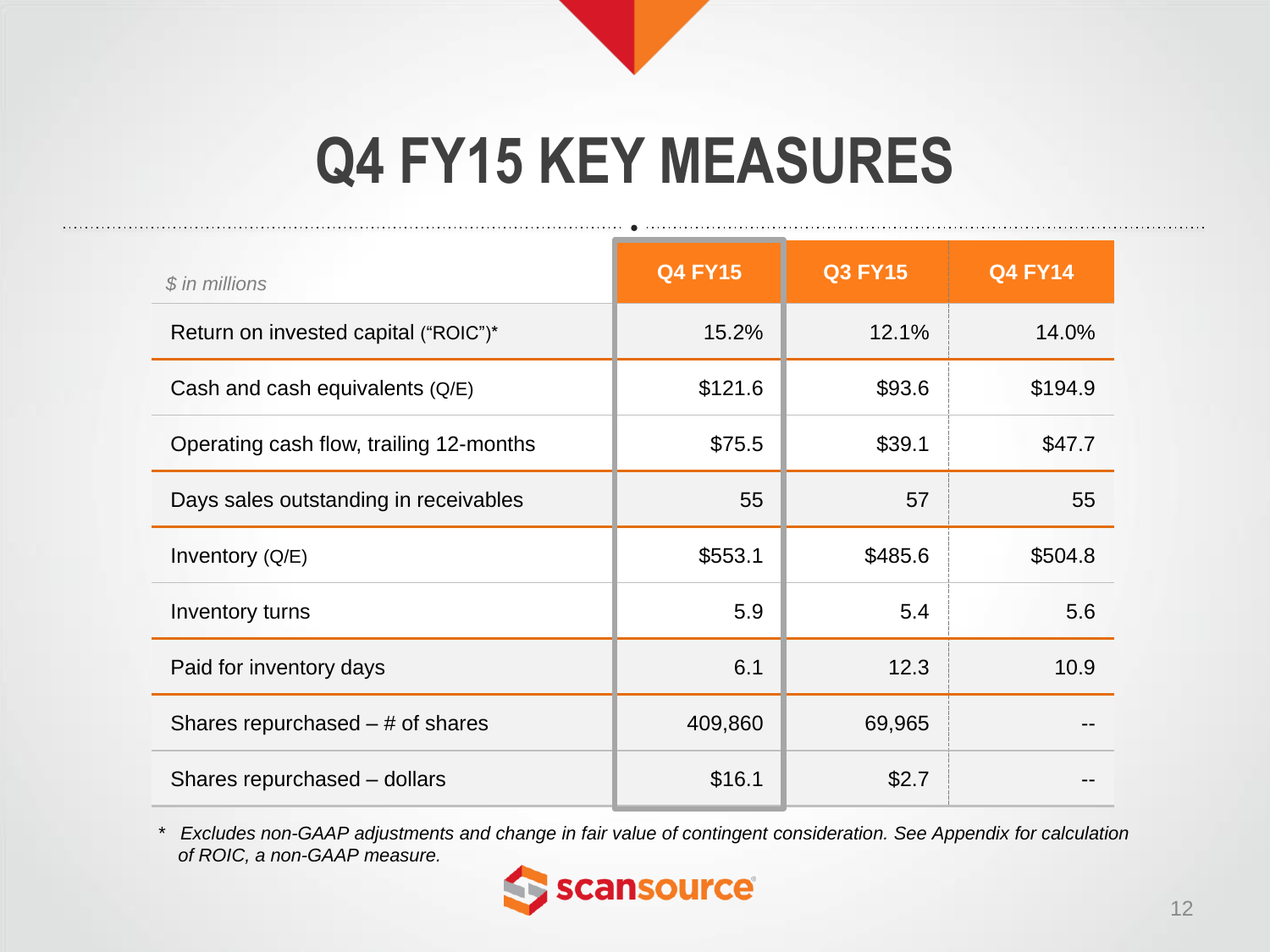# **Q1 FY16 OUTLOOK\***

**For the quarter ending September 30, 2015, excluding amortization of intangible assets, change in fair value of contingent consideration, and acquisition costs:**

**Net Sales**

Range from \$820 million to \$880 million

**Non-GAAP Diluted Earnings Per Share**

Range from \$0.50 to \$0.58 per share

*\* Outlook as of August 20, 2015. Non-GAAP diluted EPS excludes amortization of intangible assets, change in fair value of contingent consideration, and acquisition costs. Reflects the following FX rates: \$1.10 to EUR 1.00 for the Euro, \$0.295 to R\$1.00 for the Brazilian real (R\$3.39 to \$1), and \$1.56 to GBP 1.00 for the British pound.*

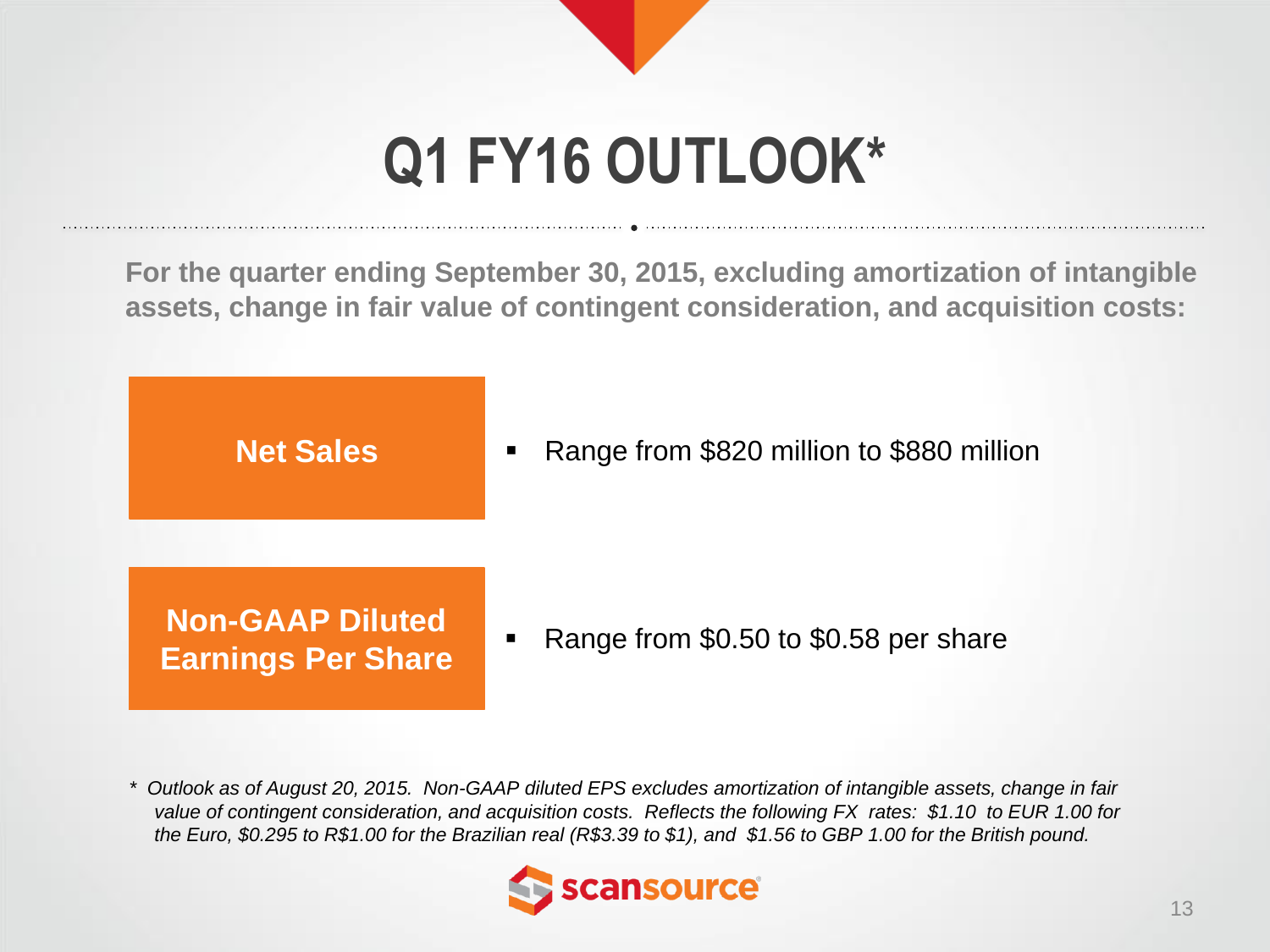#### **Q4 FY15 SALES MIX**



*Barcode & Security = Worldwide Barcode and Security Communications & Services = Worldwide Communications and Services As a % of Q4 FY15 net sales of \$856.7 million \* Includes the United States and Canada.*

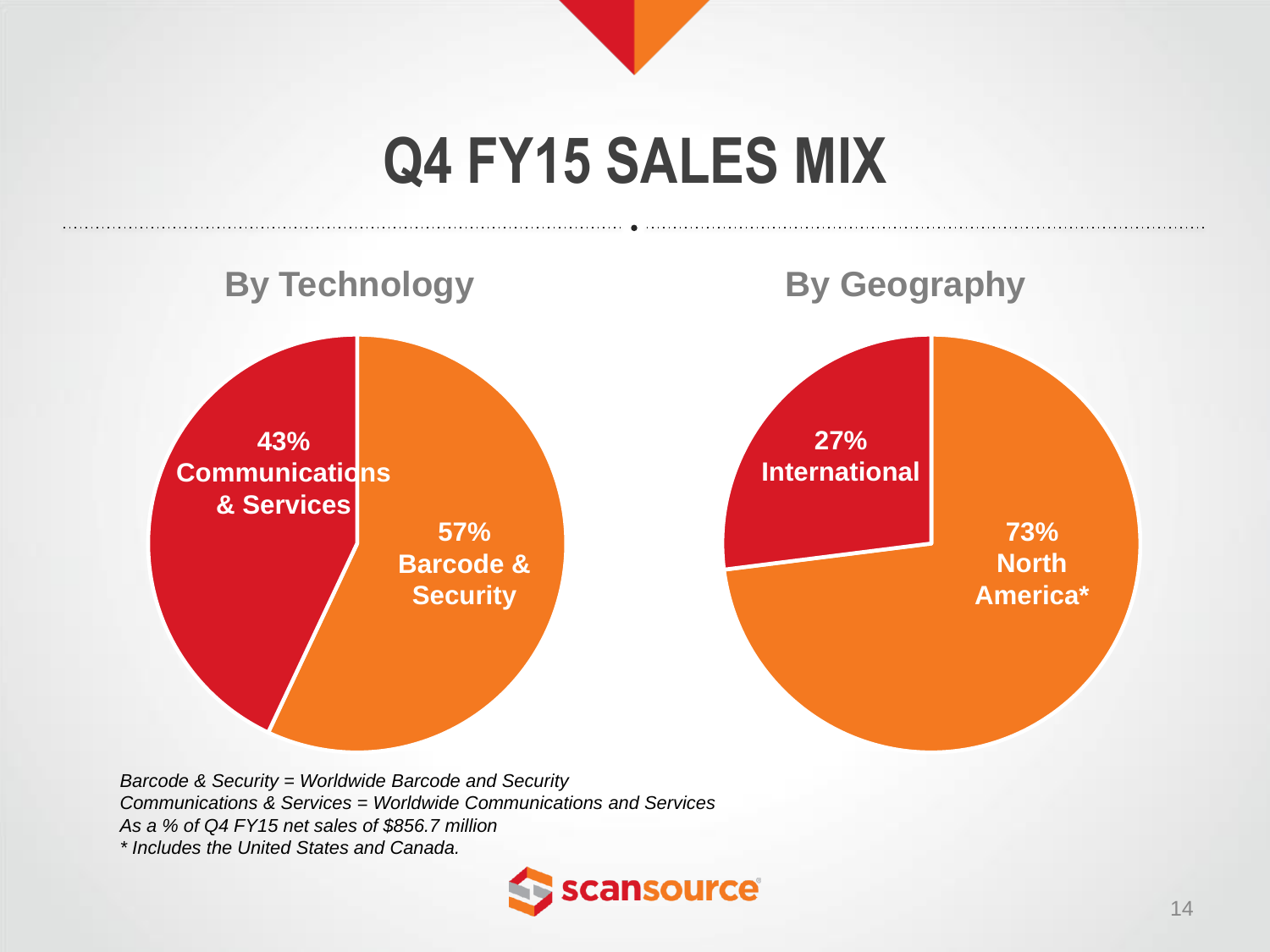| $$$ in thousands)                                |                            | Quarter Ended June 30, 2015 |                      |                              |
|--------------------------------------------------|----------------------------|-----------------------------|----------------------|------------------------------|
|                                                  | Operating<br><b>Income</b> | Pre-tax<br>income           | <b>Net</b><br>income | <b>Diluted</b><br><b>EPS</b> |
| <b>GAAP</b> measure                              | \$<br>24.977               | \$<br>24.911                | \$<br>16.447         | \$<br>0.57                   |
| Adjustment:                                      |                            |                             |                      |                              |
| Amortization of intangible assets                | 2.091                      | 2,091                       | 1.450                | 0.05                         |
| Change in fair value of contingent consideration | 1,406                      | 1,406                       | 955                  | 0.03                         |
| Acquisition costs (a)                            | 138                        | 138                         | 138                  | 0.01                         |
| Non-GAAP measure                                 | 28,612                     | 28,546                      | 18,990               | 0.66                         |

|                                                  | Quarter Ended June 30, 2014 |          |                   |          |                      |         |                              |        |
|--------------------------------------------------|-----------------------------|----------|-------------------|----------|----------------------|---------|------------------------------|--------|
|                                                  | Operating<br><b>Income</b>  |          | Pre-tax<br>income |          | <b>Net</b><br>income |         | <b>Diluted</b><br><b>EPS</b> |        |
| GAAP measure                                     | S                           | 40.439   | \$                | 40.880   | \$                   | 27.105  | \$                           | 0.94   |
| Adjustment:                                      |                             |          |                   |          |                      |         |                              |        |
| Amortization of intangible assets                |                             | 1.117    |                   | 1.117    |                      | 740     |                              | 0.03   |
| Change in fair value of contingent consideration |                             | 93       |                   | 93       |                      | 61      |                              |        |
| Legal recovery, net of attorney fees             |                             | (15,490) |                   | (15,490) |                      | (9,756) |                              | (0.34) |
| Non-GAAP measure                                 |                             | 26,159   | \$                | 26,600   |                      | 18,150  |                              | 0.63   |

(a) Acquisition costs are nondeductible for tax purposes.

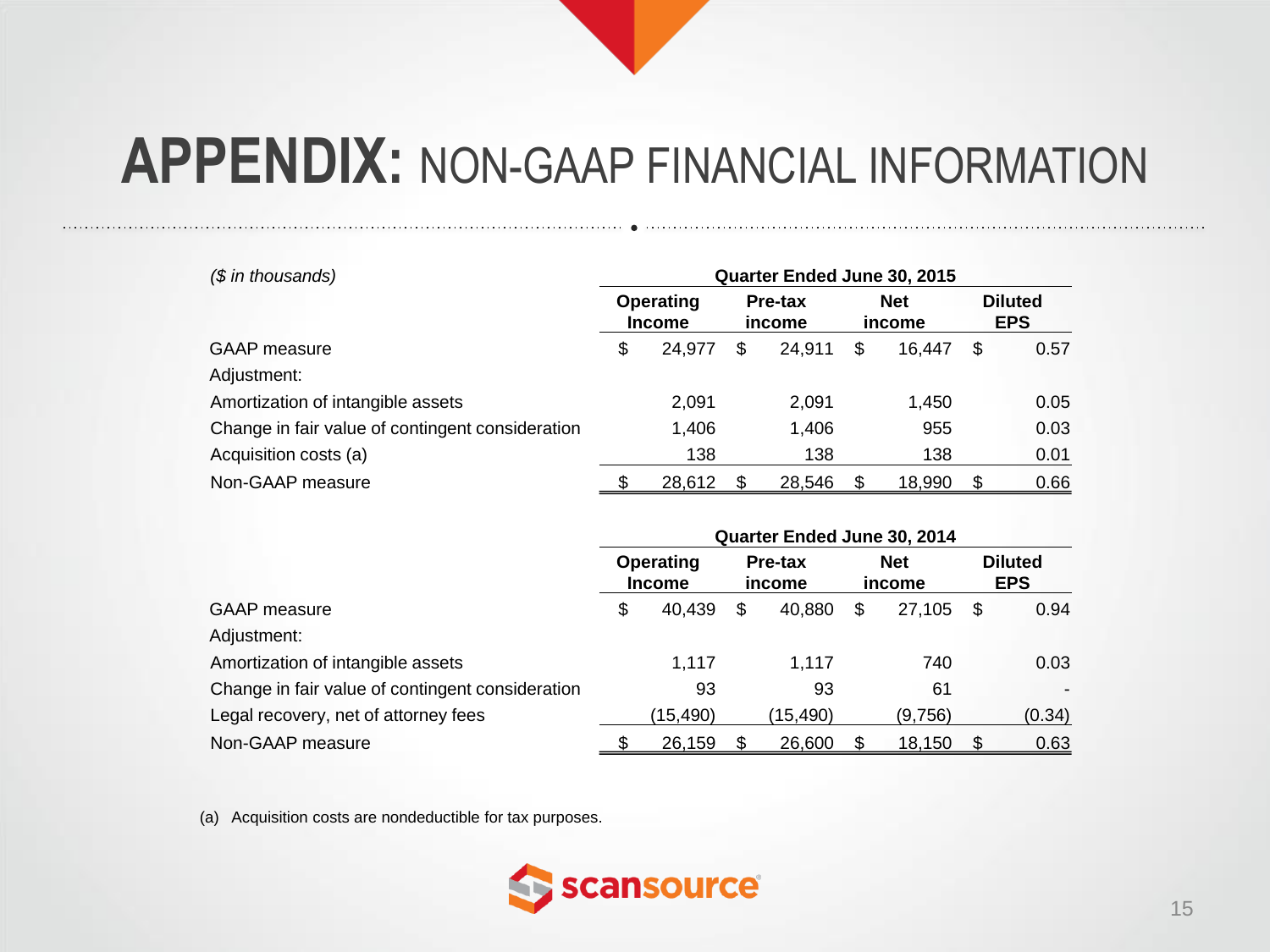| $$$ in thousands)                                | Year Ended June 30, 2015 |                            |    |                   |    |                      |    |                              |
|--------------------------------------------------|--------------------------|----------------------------|----|-------------------|----|----------------------|----|------------------------------|
|                                                  |                          | Operating<br><b>Income</b> |    | Pre-tax<br>income |    | <b>Net</b><br>income |    | <b>Diluted</b><br><b>EPS</b> |
| <b>GAAP</b> measure                              | \$                       | 101.441                    | \$ | 99.906            | \$ | 65.419               | \$ | 2.27                         |
| Adjustment:                                      |                          |                            |    |                   |    |                      |    |                              |
| Amortization of intangible assets                |                          | 6.641                      |    | 6,641             |    | 4.599                |    | 0.16                         |
| Change in fair value of contingent consideration |                          | 2,667                      |    | 2,667             |    | 1.842                |    | 0.06                         |
| Acquisition costs (a)                            |                          | 3,254                      |    | 3,254             |    | 3.254                |    | 0.12                         |
| Non-GAAP measure                                 |                          | 114,003                    |    | 112,468           |    | 75,114               |    | 2.61                         |

|                                                  | Year Ended June 30, 2014 |                            |    |                   |    |                      |    |                              |  |  |  |
|--------------------------------------------------|--------------------------|----------------------------|----|-------------------|----|----------------------|----|------------------------------|--|--|--|
|                                                  |                          | Operating<br><b>Income</b> |    | Pre-tax<br>income |    | <b>Net</b><br>income |    | <b>Diluted</b><br><b>EPS</b> |  |  |  |
| <b>GAAP</b> measure                              | S                        | 121.786                    | \$ | 123.107           | \$ | 81,789               | \$ | 2.86                         |  |  |  |
| Adjustment:                                      |                          |                            |    |                   |    |                      |    |                              |  |  |  |
| Amortization of intangible assets                |                          | 3,880                      |    | 3,880             |    | 2,550                |    | 0.09                         |  |  |  |
| Change in fair value of contingent consideration |                          | 2,311                      |    | 2.311             |    | 1.525                |    | 0.05                         |  |  |  |
| Legal recovery, net of attorney fees             |                          | (15, 490)                  |    | (15, 490)         |    | (9,756)              |    | (0.34)                       |  |  |  |
| Non-GAAP measure                                 |                          | 112,487                    |    | 113,808           |    | 76,108               |    | 2.66                         |  |  |  |

(a) Acquisition costs are nondeductible for tax purposes.

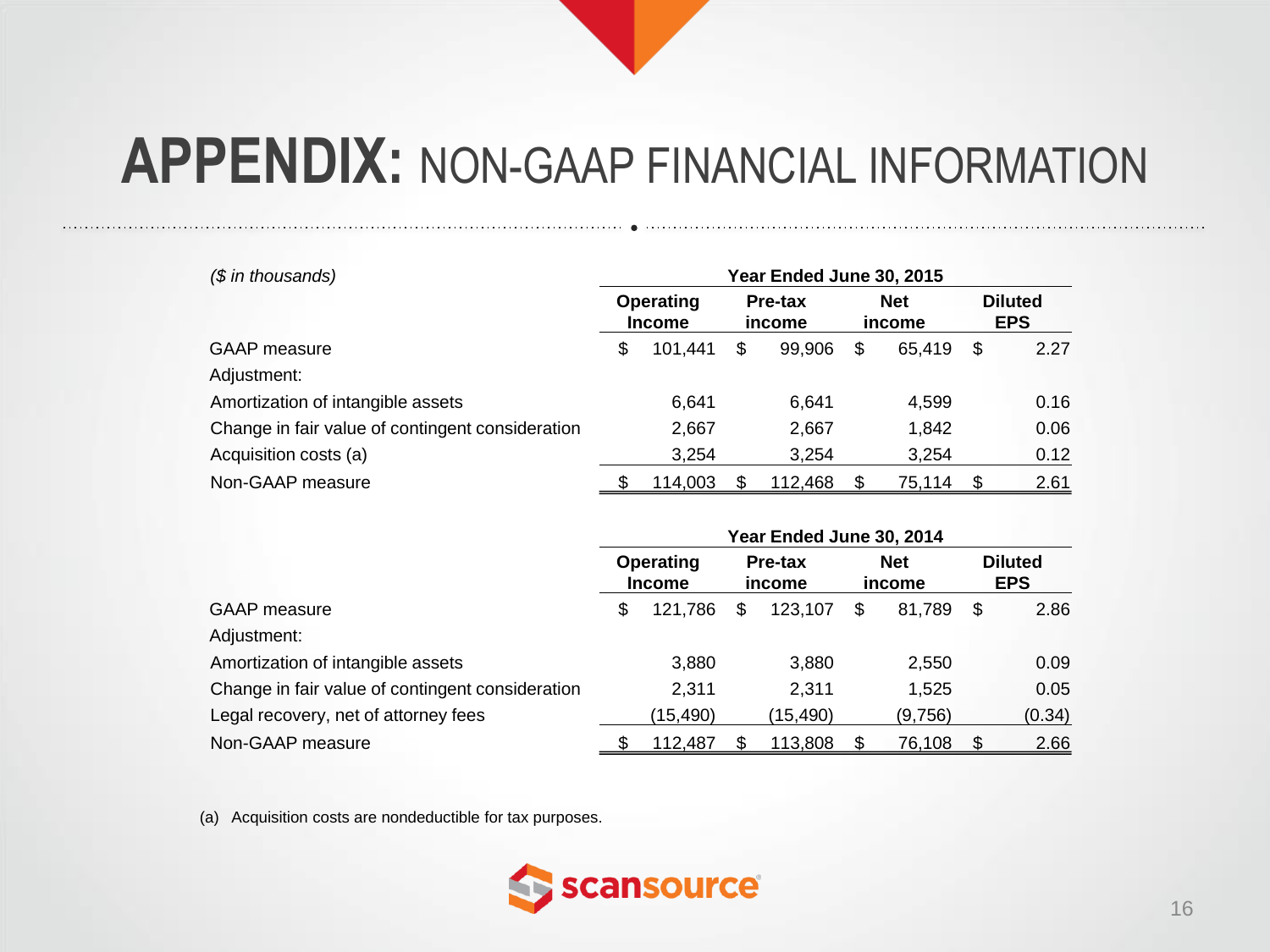| (\$ in thousands)                                |                                 |           |    |                                             |    |        | Quarter Ended June 30, 2015 |         |  |  |  |  |  |  |  |
|--------------------------------------------------|---------------------------------|-----------|----|---------------------------------------------|----|--------|-----------------------------|---------|--|--|--|--|--|--|--|
|                                                  | <b>WW Barcode</b><br>& Security |           |    | <b>WW Comms.</b><br>& Services<br>Corporate |    |        | <b>Consolidated</b>         |         |  |  |  |  |  |  |  |
| Net sales                                        | \$                              | 489.559   | S. | 367,126                                     | \$ | $\sim$ | \$                          | 856,685 |  |  |  |  |  |  |  |
| GAAP operating income<br>Adjustments:            | \$                              | 12.168 \$ |    | 12.947 \$                                   |    | (138)  | - \$                        | 24,977  |  |  |  |  |  |  |  |
| Amortization of intangible assets                |                                 | 431       |    | 1.660                                       |    |        |                             | 2,091   |  |  |  |  |  |  |  |
| Change in fair value of contingent consideration |                                 | 806       |    | 600                                         |    |        |                             | 1,406   |  |  |  |  |  |  |  |
| Acquisition costs                                |                                 |           |    |                                             |    | 138    |                             | 138     |  |  |  |  |  |  |  |
| Non-GAAP operating income                        |                                 | 13.405    | -S | 15.207                                      | \$ | ۰.     |                             | 28,612  |  |  |  |  |  |  |  |
| GAAP operating income % (of net sales)           |                                 | 2.5%      |    | 3.5%                                        |    | n/m    |                             | 2.9%    |  |  |  |  |  |  |  |
| Non-GAAP operating income % (of net sales)       |                                 | 2.7%      |    | 4.1%                                        |    | n/m    |                             | 3.3%    |  |  |  |  |  |  |  |

|                                                  | Quarter Ended June 30, 2014 |                                 |     |                                |     |                          |      |                     |  |  |  |
|--------------------------------------------------|-----------------------------|---------------------------------|-----|--------------------------------|-----|--------------------------|------|---------------------|--|--|--|
|                                                  |                             | <b>WW Barcode</b><br>& Security |     | <b>WW Comms.</b><br>& Services |     | Corporate                |      | <b>Consolidated</b> |  |  |  |
| Net sales                                        | \$                          | 490,505                         | \$  | 267,608                        | \$  | $\overline{\phantom{0}}$ | \$   | 758,113             |  |  |  |
| GAAP operating income<br>Adjustments:            | \$                          | 12.789                          | \$. | 12,160                         | \$. | 15.490                   | - SS | 40,439              |  |  |  |
| Amortization of intangible assets                |                             | 591                             |     | 526                            |     |                          |      | 1.117               |  |  |  |
| Change in fair value of contingent consideration |                             | 93                              |     |                                |     |                          |      | 93                  |  |  |  |
| Legal recovery, net of attorney fees             |                             | $\overline{\phantom{0}}$        |     |                                |     | (15.490)                 |      | (15,490)            |  |  |  |
| Non-GAAP operating income                        |                             | 13,473                          |     | 12.686                         | \$  |                          |      | 26,159              |  |  |  |
| GAAP operating income % (of net sales)           |                             | 2.6%                            |     | 4.5%                           |     | n/m                      |      | 5.3%                |  |  |  |
| Non-GAAP operating income % (of net sales)       |                             | 2.7%                            |     | 4.7%                           |     | n/m                      |      | 3.5%                |  |  |  |

 $n/m = not meaningful$ 

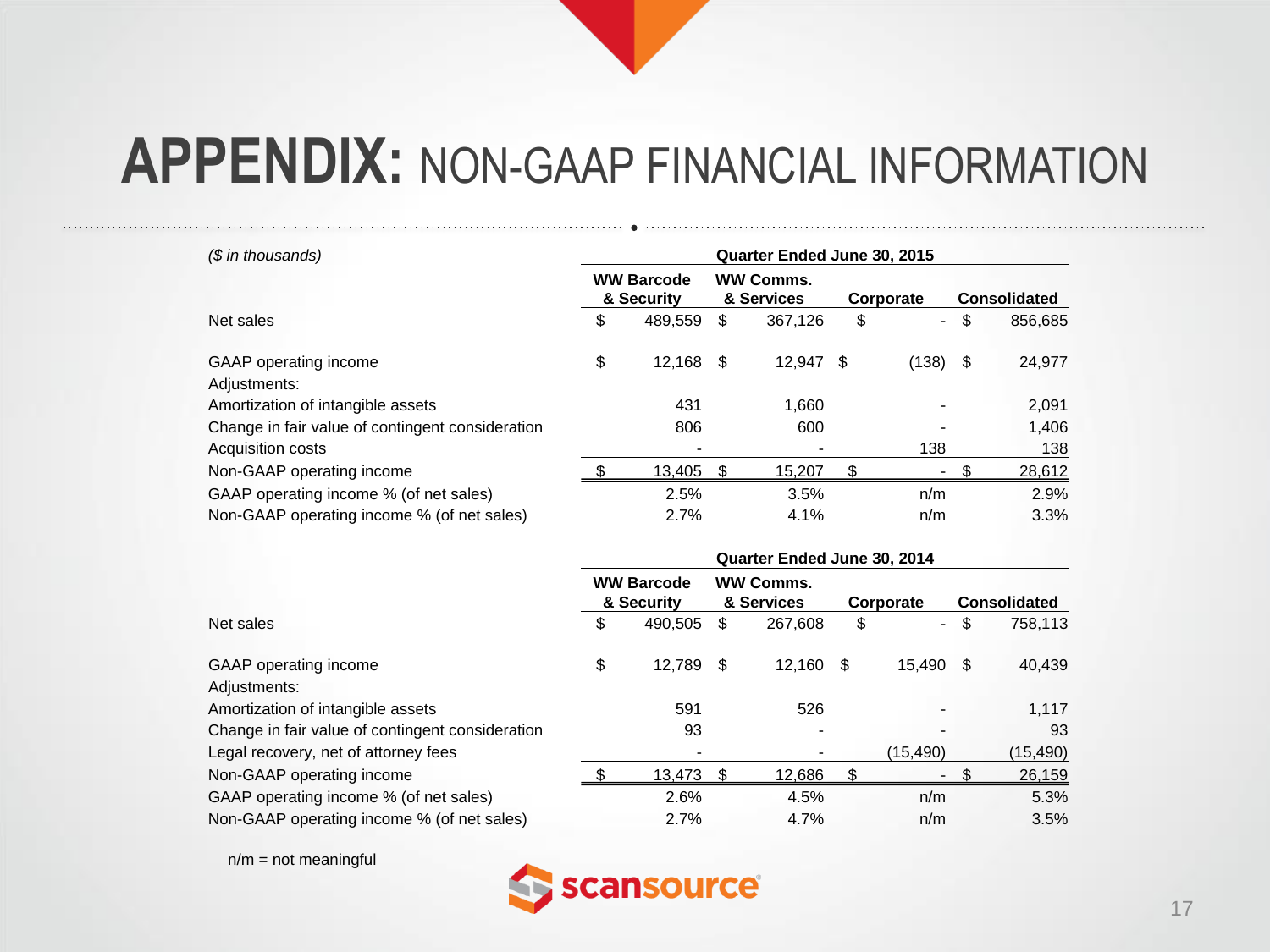| (\$ in thousands)                                | Year Ended June 30, 2015        |           |    |                                |           |         |    |                     |  |  |
|--------------------------------------------------|---------------------------------|-----------|----|--------------------------------|-----------|---------|----|---------------------|--|--|
|                                                  | <b>WW Barcode</b><br>& Security |           |    | <b>WW Comms.</b><br>& Services | Corporate |         |    | <b>Consolidated</b> |  |  |
| Net sales                                        | \$                              | 1,912,352 | \$ | 1,306,274                      | \$        | $\sim$  | \$ | 3,218,626           |  |  |
| GAAP operating income<br>Adjustments:            | \$                              | 48.612 \$ |    | 56,083 \$                      |           | (3,254) | \$ | 101,441             |  |  |
| Amortization of intangible assets                |                                 | 1.994     |    | 4,647                          |           |         |    | 6,641               |  |  |
| Change in fair value of contingent consideration |                                 | 1,636     |    | 1.031                          |           |         |    | 2,667               |  |  |
| Acquisition costs                                |                                 |           |    |                                |           | 3.254   |    | 3,254               |  |  |
| Non-GAAP operating income                        |                                 | 52,242    |    | 61.761                         | \$        |         |    | 114,003             |  |  |
| GAAP operating income % (of net sales)           |                                 | 2.5%      |    | 4.3%                           |           | n/m     |    | 3.2%                |  |  |
| Non-GAAP operating income % (of net sales)       |                                 | 2.7%      |    | 4.7%                           |           | n/m     |    | 3.5%                |  |  |

|                                                  | Year Ended June 30, 2014 |                                 |      |                                |    |                          |    |                     |  |  |  |  |
|--------------------------------------------------|--------------------------|---------------------------------|------|--------------------------------|----|--------------------------|----|---------------------|--|--|--|--|
|                                                  |                          | <b>WW Barcode</b><br>& Security |      | <b>WW Comms.</b><br>& Services |    | Corporate                |    | <b>Consolidated</b> |  |  |  |  |
| Net sales                                        | \$                       | 1,873,177                       | \$   | 1,040,457                      | \$ | $\overline{\phantom{0}}$ | \$ | 2,913,634           |  |  |  |  |
| GAAP operating income                            | \$                       | 51,523                          | - \$ | 54,773                         | \$ | 15.490                   | S  | 121,786             |  |  |  |  |
| Adjustments:                                     |                          |                                 |      |                                |    |                          |    |                     |  |  |  |  |
| Amortization of intangible assets                |                          | 2,306                           |      | 1.574                          |    |                          |    | 3,880               |  |  |  |  |
| Change in fair value of contingent consideration |                          | 2,311                           |      |                                |    |                          |    | 2,311               |  |  |  |  |
| Legal recovery, net of attorney fees             |                          | $\overline{\phantom{0}}$        |      |                                |    | (15, 490)                |    | (15, 490)           |  |  |  |  |
| Non-GAAP operating income                        |                          | 56,140                          |      | 56,347                         |    |                          |    | 112,487             |  |  |  |  |
| GAAP operating income % (of net sales)           |                          | 2.8%                            |      | 5.3%                           |    | n/m                      |    | 4.2%                |  |  |  |  |
| Non-GAAP operating income % (of net sales)       |                          | 3.0%                            |      | 5.4%                           |    | n/m                      |    | 3.9%                |  |  |  |  |

 $n/m = not meaningful$ 

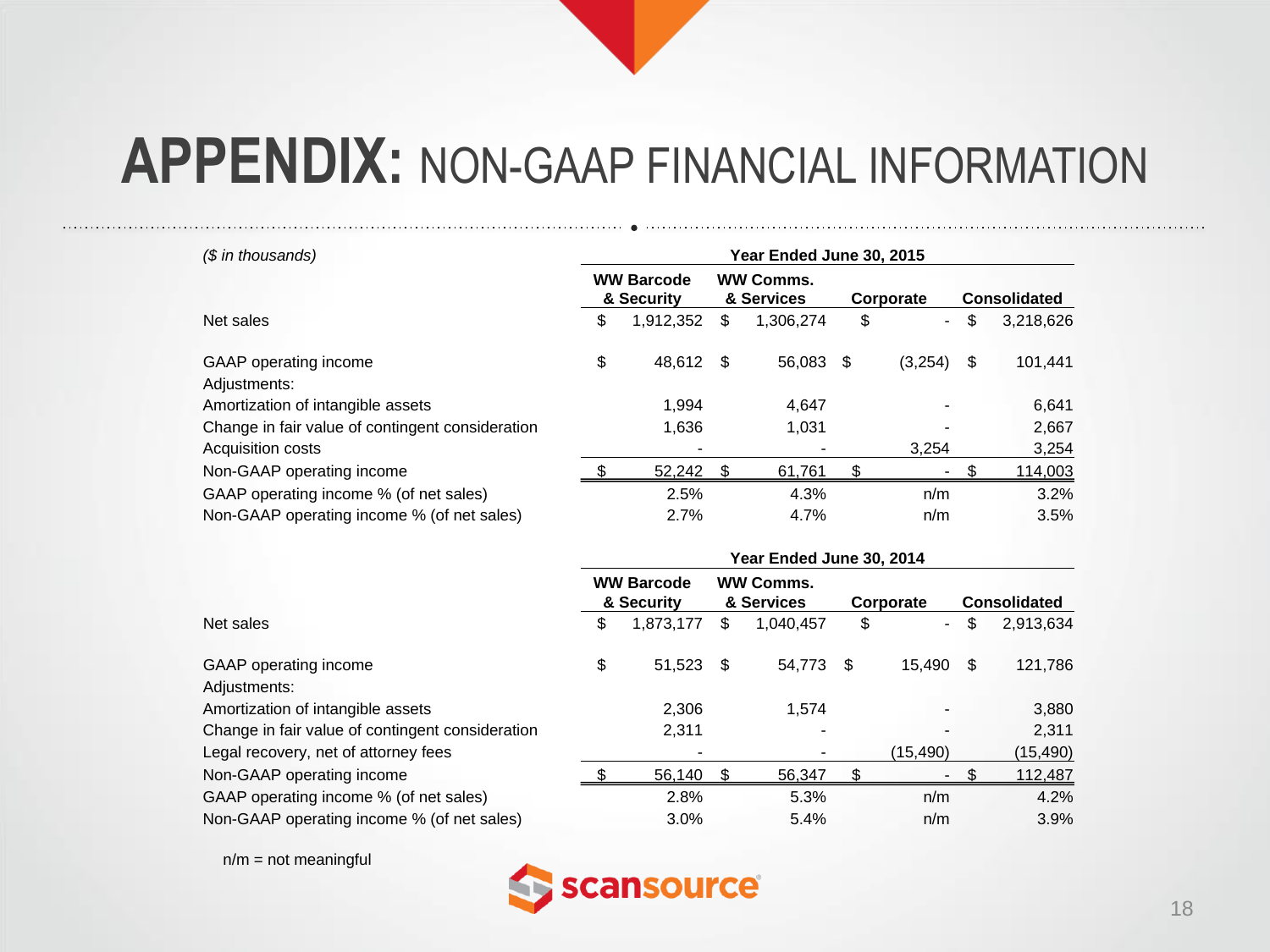| $$$ in thousands)                                                 |                |         |         |         |                |           |
|-------------------------------------------------------------------|----------------|---------|---------|---------|----------------|-----------|
|                                                                   | <b>Q4 FY15</b> |         | Q3 FY15 |         | <b>Q4 FY14</b> |           |
| Return on invested capital (ROIC), annualized (a)                 |                | 15.2%   |         | 12.1%   |                | 14.0%     |
| Reconciliation of Net Income to EBITDA                            |                |         |         |         |                |           |
| Net income - GAAP                                                 | \$             | 16,447  | \$      | 12,943  | \$.            | 27,105    |
| Plus: Income taxes                                                |                | 8,464   |         | 6,878   |                | 13,775    |
| Plus: Interest expense                                            |                | 509     |         | 891     |                | 33        |
| Plus: Depreciation and amortization                               |                | 3,947   |         | 3,710   |                | 1,985     |
| <b>EBITDA</b>                                                     |                | 29,367  |         | 24,422  |                | 42,898    |
| Change in fair value of contingent consideration                  |                | 1,406   |         | 285     |                | 93        |
| Acquisition costs                                                 |                | 138     |         | 292     |                |           |
| Legal recovery, net of attorney fees                              |                |         |         |         |                | (15, 490) |
| Adjusted EBITDA (numerator for ROIC)(non-GAAP)                    | \$             | 30,911  | \$      | 24,999  | \$             | 27,501    |
| <b>Invested Capital Calculation</b>                               |                |         |         |         |                |           |
| Equity - beginning of the quarter                                 | \$             | 799,051 | \$      | 818,748 | \$             | 772,786   |
| Equity - end of quarter                                           |                | 808,985 |         | 799,051 |                | 802,643   |
| Add: Change in fair value of contingent consideration, net of tax |                | 955     |         | 200     |                | 61        |
| Add: Acquisition costs, net of tax                                |                | 138     |         | 292     |                |           |
| Less: Legal recovery, net of attorney fees, net of tax            |                |         |         |         |                | (9,756)   |
| Average equity                                                    |                | 804,565 |         | 809,146 |                | 782,867   |
| Average funded debt (b)                                           |                | 10,377  |         | 32,046  |                | 5,429     |
| Invested capital (denominator for ROIC)(non-GAAP)                 | \$             | 814,942 | \$      | 841,192 | \$             | 788,296   |

#### Notes:

(a) Calculated as net income plus interest expense, income taxes, depreciation and amortization (EBITDA), annualized divided by invested capital for the period. Adjusted EBITDA reflects other adjustments for non-GAAP measures.

(b) Average daily amounts outstanding on short-term and long-term interest-bearing debt.

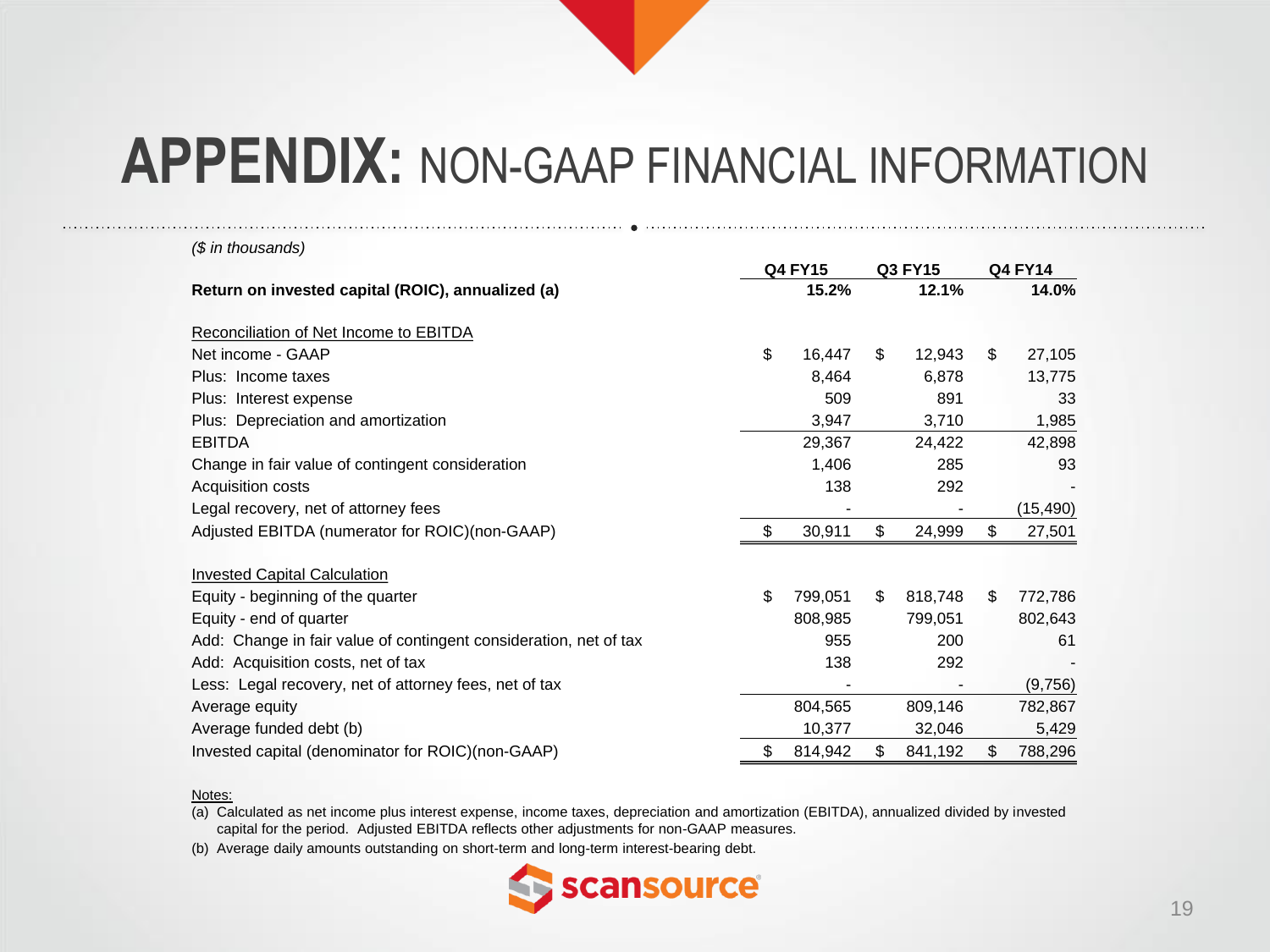*(\$ in thousands)*

|                                                                | <b>WW Barcode</b><br>& Security |     | <b>WW Comms.</b><br>& Services |    | <b>Consolidated</b> |
|----------------------------------------------------------------|---------------------------------|-----|--------------------------------|----|---------------------|
| Q4 FY15 net sales, as reported                                 | 489,559                         | S   | 367,126                        | S  |                     |
|                                                                | \$                              |     |                                |    | 856,685             |
| Foreign exchange impact                                        | 35,446                          |     | 2,902                          |    | 38,348              |
| Q4 FY15 net sales, excluding FX impact                         | 525,005                         |     | 370,028                        |    | 895,033             |
| Less: Acquisitions                                             |                                 |     | (67, 197)                      |    | (67,197)            |
| Q4 FY15 net sales, excluding FX and acquisitions $\frac{\$}{}$ | 525,005                         | S.  | 302,831                        | \$ | 827,836             |
|                                                                |                                 |     |                                |    |                     |
| Q4 FY14 net sales, as reported                                 | 490,505                         | \$. | 267.608                        | S  | 758,113             |
|                                                                |                                 |     |                                |    |                     |
| Y/Y % Change:                                                  |                                 |     |                                |    |                     |
| As reported                                                    | $-0.2%$                         |     | 37.2%                          |    | 13.0%               |
| <b>Excluding FX impact</b>                                     | 7.0%                            |     | 38.3%                          |    | 18.1%               |
| <b>Excluding FX and acquisitions</b>                           | 7.0%                            |     | 13.2%                          |    | 9.2%                |